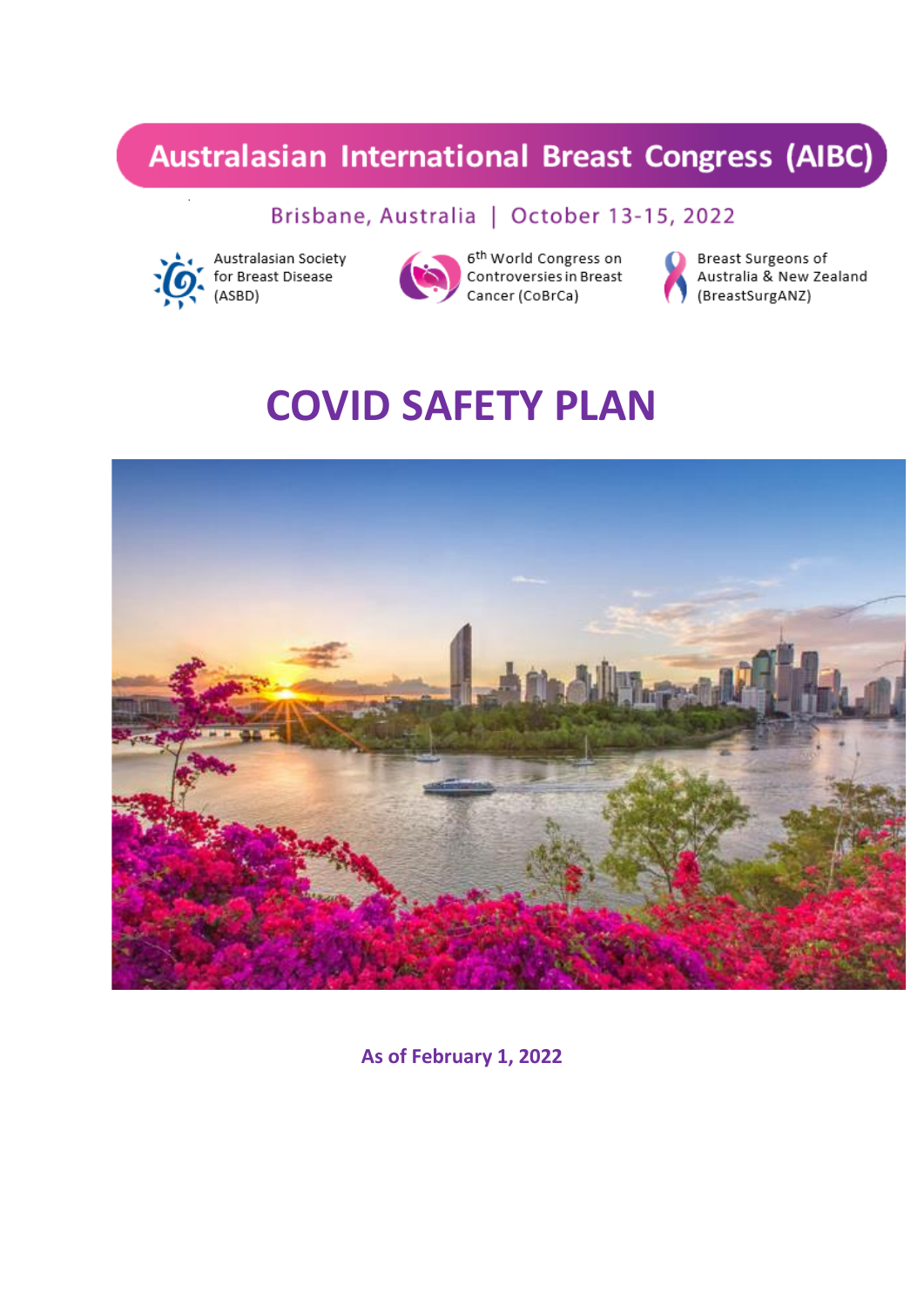#### **EVENT DESCRIPTION**

### **Australasian International Breast Congress (AIBC)**

Three day event from Thursday, October 13 to Saturday, October 15, 2022

| Thursday, October 13, 2022 |                                       |               |               |               |  |  |
|----------------------------|---------------------------------------|---------------|---------------|---------------|--|--|
|                            | <b>HALL A</b>                         | <b>HALL B</b> | <b>HALL C</b> | <b>HALL D</b> |  |  |
| 08:30-10:00                |                                       | Workshops 1-3 |               |               |  |  |
| 10:00-10:20                | Coffee break                          |               |               |               |  |  |
| 10:20-11:30                | Workshops 1-3 contd.                  |               |               |               |  |  |
| 11:30-12:30                | <b>Lunch break</b>                    |               |               |               |  |  |
| 12:30-14:00                | Workshops 4-6                         |               |               |               |  |  |
| 14:00-14:20                | Coffee break                          |               |               |               |  |  |
| 14:20-15:30                | Workshops 4-6 contd.                  |               |               |               |  |  |
| 15:30-16:00                | <b>Break</b>                          |               |               |               |  |  |
| 16:00-17:45                | Opening and<br><b>Plenary Session</b> |               |               |               |  |  |
| 17:45-18:45                | NETWORKING RECEPTION                  |               |               |               |  |  |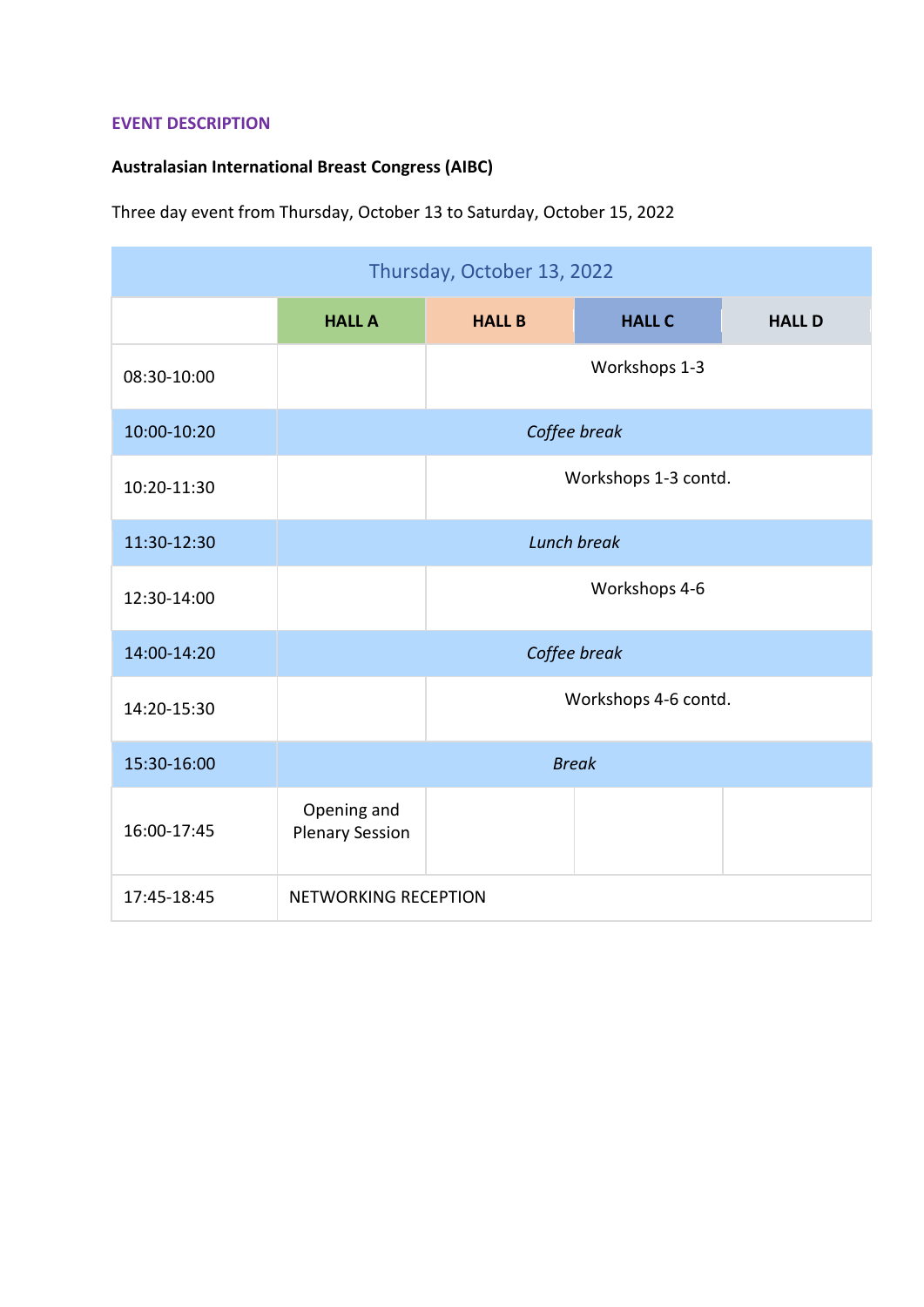| Friday, October 14, 2022 |                                                                          |               |               |  |  |  |
|--------------------------|--------------------------------------------------------------------------|---------------|---------------|--|--|--|
|                          | <b>HALL A</b>                                                            | <b>HALL B</b> | <b>HALL C</b> |  |  |  |
| 07:30-11:00              | Sessions ongoing                                                         |               |               |  |  |  |
| 11:00-11:30              | Coffee break, poster viewing and exhibition visit (Great Hall Q3 and Q4) |               |               |  |  |  |
| 11:30-12:30              | Sessions ongoing                                                         |               |               |  |  |  |
| 12:30-13:30              | Lunch break, poster viewing and exhibition visit (Great Hall Q3 and Q4)  |               |               |  |  |  |
| 13:30-15:50              | Sessions ongoing                                                         |               |               |  |  |  |
| 15:50-16:10              | Coffee break, visit the exhibition on ground floor and second floor      |               |               |  |  |  |
| 16:10-17:30              | Sessions ongoing                                                         |               |               |  |  |  |

| Saturday, October 15, 2022 |                                                                          |               |               |  |  |  |  |
|----------------------------|--------------------------------------------------------------------------|---------------|---------------|--|--|--|--|
|                            | <b>HALL A</b>                                                            | <b>HALL B</b> | <b>HALL C</b> |  |  |  |  |
| 07:30-11:00                | Sessions ongoing                                                         |               |               |  |  |  |  |
| 11:00-11:30                | Coffee break, poster viewing and exhibition visit (Great Hall Q3 and Q4) |               |               |  |  |  |  |
| 11:30-13:00                | Sessions ongoing                                                         |               |               |  |  |  |  |
| 13:00-14:00                | Lunch break, poster viewing and exhibition visit (Great Hall Q3 and Q4)  |               |               |  |  |  |  |
| 14:00-16:30                | Sessions ongoing                                                         |               |               |  |  |  |  |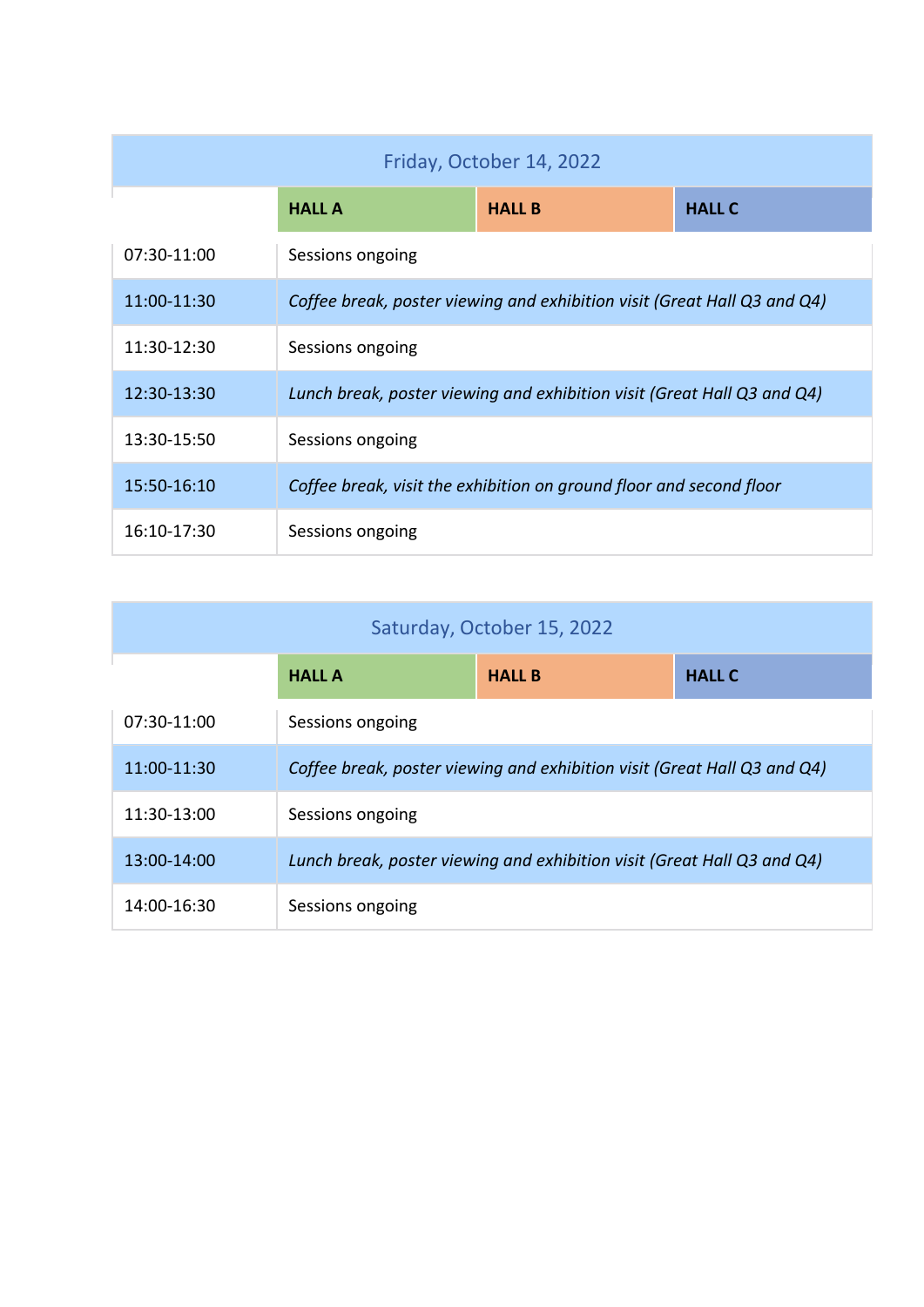#### **ADMISSION REQUIREMENTS**

Access to the congress venue is only open to fully vaccinated persons or those with an exemption. It is mandatory to provide proof. Which can be linked to the Check In Qld app.

AIBC reserves the right of onsite participation refusal in the event that up to date and relevant COVID-19 health documents are not provided.

As of the 2 January 2022, wearing of masks is mandatory. Masks have to be worn indoors unless you are eating/ drinking.

Cleaning and disinfection protocol is as per the venue COVID Safe plan.

#### **QUEENSLAND RESTRICTIONS** (as of January 2022)

Only fully vaccinated persons or those with an approved medical contraindication (exemption), are currently permitted entry to the Brisbane Convention & Exhibition Centre (BCEC), in accordance with Queensland Health and Social Measures linked to vaccination status Direction issued on December 7.

It is a mandatory requirement that proof of vaccination or medical contraindication is provided prior to entering the venue (printed or electronic).

For seamless entry to the venue your vaccination certificate can be linked to the Check In Qld app and you will be able to scan using the Queensland Government QR code prior to entering the venue.

Anyone unable to provide proof of vaccination or Medical Exemption will not be permitted to enter the Brisbane Convention & Exhibition Centre.

#### **For more information on the restrictions:**

[https://www.health.qld.gov.au/system-governance/legislation/cho-public-health-directions-under](https://www.health.qld.gov.au/system-governance/legislation/cho-public-health-directions-under-expanded-public-health-act-powers/public-health-and-social-measures-linked-to-vaccination-status-direction)[expanded-public-health-act-powers/public-health-and-social-measures-linked-to-vaccination](https://www.health.qld.gov.au/system-governance/legislation/cho-public-health-directions-under-expanded-public-health-act-powers/public-health-and-social-measures-linked-to-vaccination-status-direction)[status-direction](https://www.health.qld.gov.au/system-governance/legislation/cho-public-health-directions-under-expanded-public-health-act-powers/public-health-and-social-measures-linked-to-vaccination-status-direction) 

#### **BRISBANE CONVENTION & EXHIBITION CENTRE (BCEC)**

BCEC operates under a Site Specific COVID Safe Plan approved by Queensland Health. The Plan is integrated with ASM Global – VenueShield, the highest standard hygiene protocol, rolled out across 325 venues world-wide.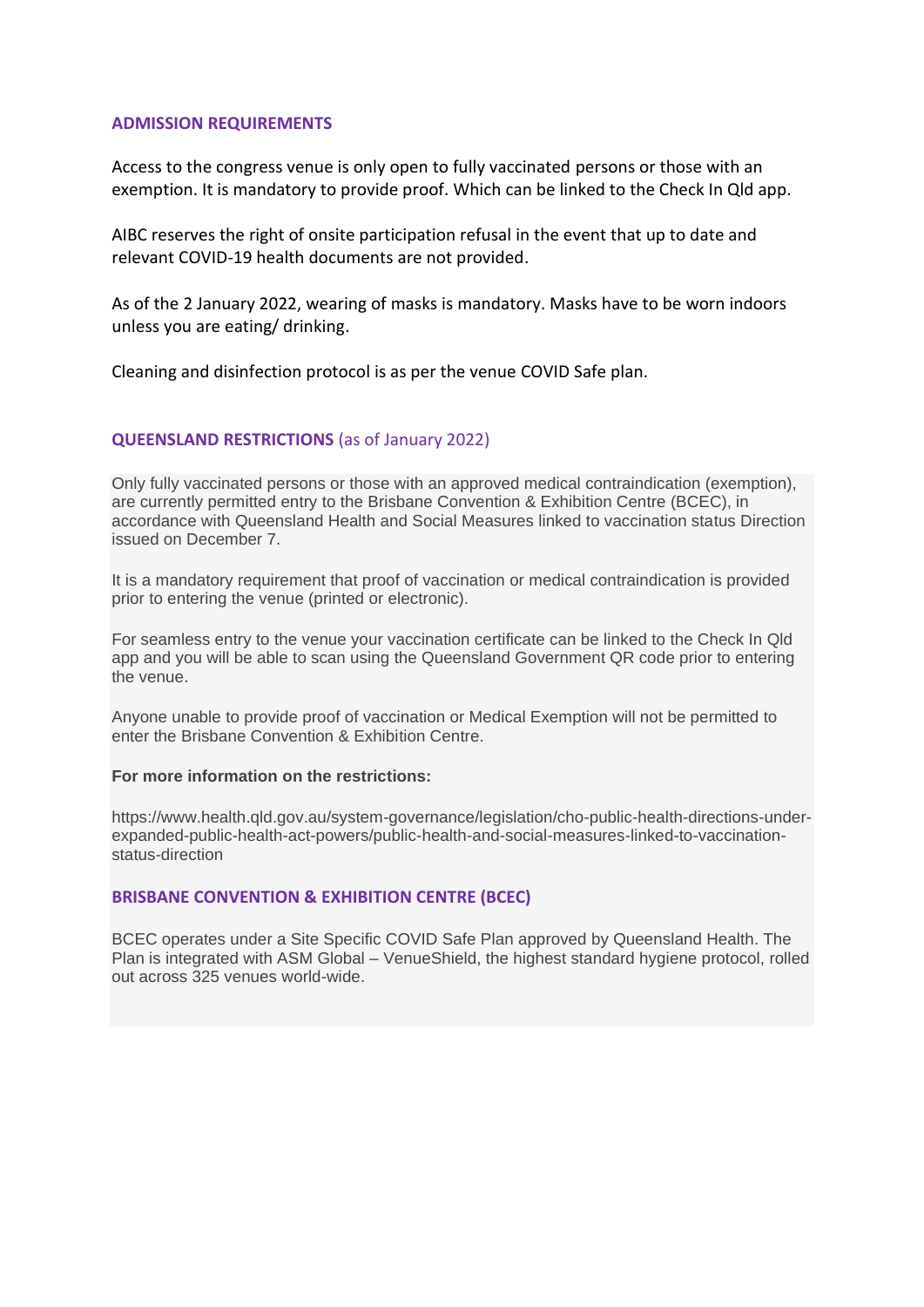#### **CHECK IN QUEENSLAND APP**



#### **Dowload with Google play <b>Download with App Store**

Check In Old

The Centre uses the Check-In Queensland Government app for faster, easier and more accurate contact tracing. All guests entering the venue are required to check-in on arrival using the app.

Organisers and visitors to the Centre will need to download the App to register their details prior to accessing the venue.

#### **BCEC SAFE EVENT GUIDELINE**

In order to meet the needs of our changing environment, the BCEC has developed a safe event guideline in consultation with the Queensland Government and health authorities. The guideline encompasses all the necessary health and hygiene safeguards to enable events to be held in a safe and secure environment. BCEC's COVID-19 strategies are in accordance with Queensland Health and Work Safe Queensland guidelines.

Seated capacity in rooms is set under Queensland Health directions at the time of the event taking place. BCEC remains closed to the public, while open to registered attendees at events, and as such there are changed conditions at the Centre's entrances.

Protocols and procedures cover the following central pillars:

#### **Arrival at the Centre**

- Entries and exits clearly signed with wayfinding information and safety requirements
- Signage clearly displaying terms and conditions of entry
- BCEC COVID Ambassadors on site
- All who enter the building are expected to comply with the necessary safety measures put in place by the Centre
- Touchless sanitiser stations with supporting signage on entry
- Contactless payment in retail outlets

#### **Record Keeping**

Visitors to the Centre must use the Check In Qld app to check in as required by government legislation.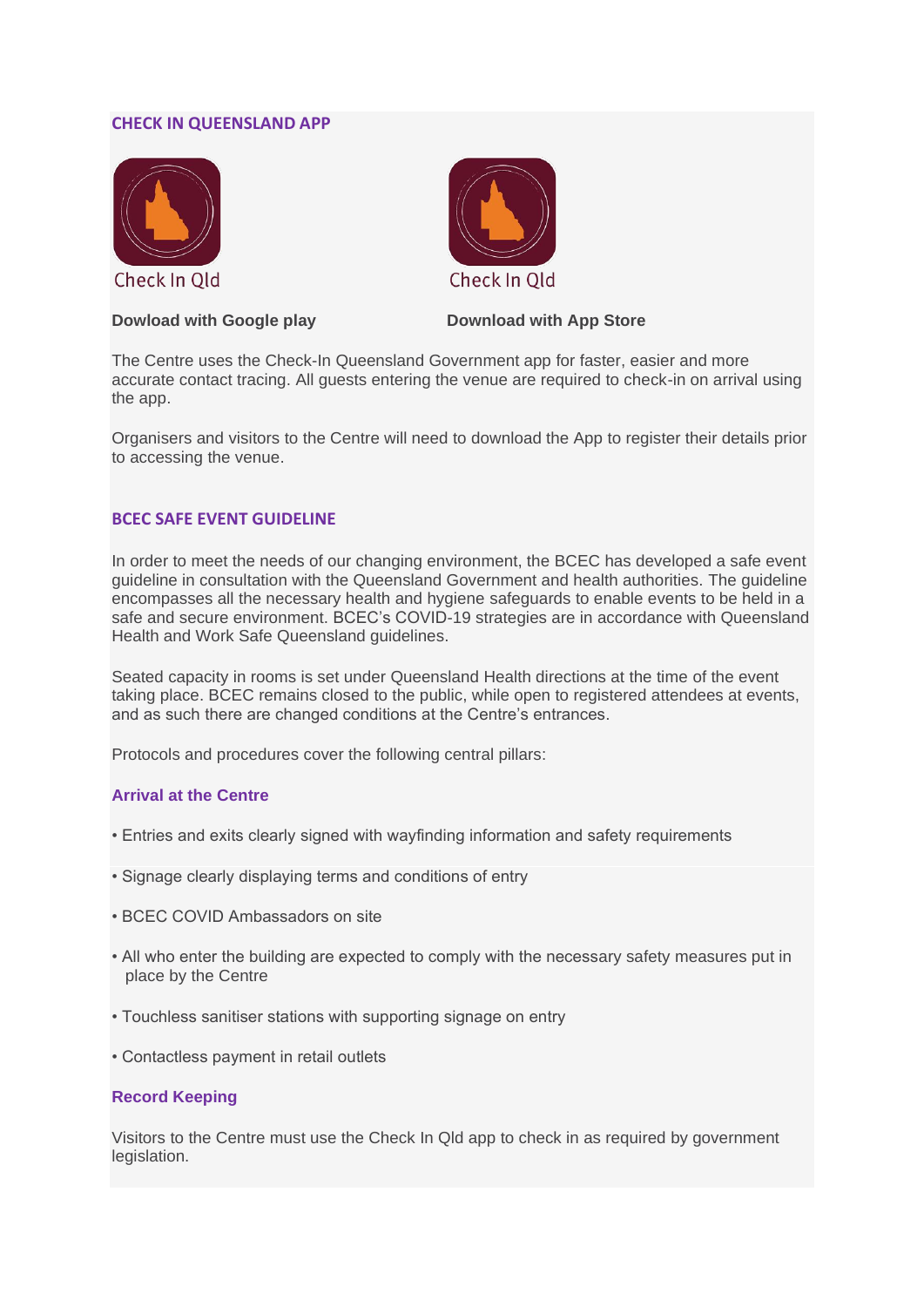#### **Social Distancing**

• In accordance with current Queensland Health directions, social distancing is a shared responsibility between all parties

• All access, customer interaction, floor plans and food service have been based on these regulations

BCEC's social distancing control measures also include the following:

• Where possible separate entrance and egress doors to event spaces will be in place, monitored and controlled

- Barriers, signage, decals in all public spaces will assist visitors to navigate the venue
- COVID Ambassadors on site

#### **Health & Hygiene**

#### **HYGIENE**

- COVID-19 training undertaken by all BCEC staff
- Enhanced cleaning schedule across the venue
- Increased cleaning and sanitisation of high touch areas and equipment in use
- Sanitisers provided in public areas throughout the Centre
- Cleaning protocols for the delivery and receiving of items at loading docks
- Government advisory signage on hygiene throughout the venue
- Increased sanitisation of shared audio visual items such as microphones and lecterns to be sanitised once per event / per day with certified cleaning products offering 24 hour surface protection
- No touch rubbish bins

#### **FOOD SERVICE**

- New menus which support the current hygiene and social distancing requirements while maintaining the Centre's high standards of quality and service
- Increased cleaning and sanitisation of food service areas and equipment
- Current ISO 22000 Food Safety Management Certification
- Re-engineering of menus to accommodate current level of restrictions
- Multiple food service options to enable flexibility
- Signage and decals to outline minimum social distancing in queues
- Contactless payment in retail outlets

#### **EVENT PLANNING**

- Queensland Government restrictions that are current on the date of your event will be applied
- COVID Ambassadors in the venue/Key client contact assigned for each event
- BCEC floor plans for all event spaces and event types based on current regulations
- Full service technology offering to meet the needs of your virtual or hybrid event
- COVID Safe procedures will be communicated to all attendees prior to the start of an event
- BCEC does not contract on minimum numbers, allowing optimal deposit schedule for clients
- Clear and concise information on contracting procedures
- Staff will work with clients to manage access protocols, people movement and registration procedures
- Clients are advised to encourage attendees to download the COVIDSafe app
- Contactless payment
- ISO9001, internationally recognised quality management system based on management principles of strong customer focus and commitment of top management process approach
- Clients need to ensure delegates and guests who have recently travelled overseas or have